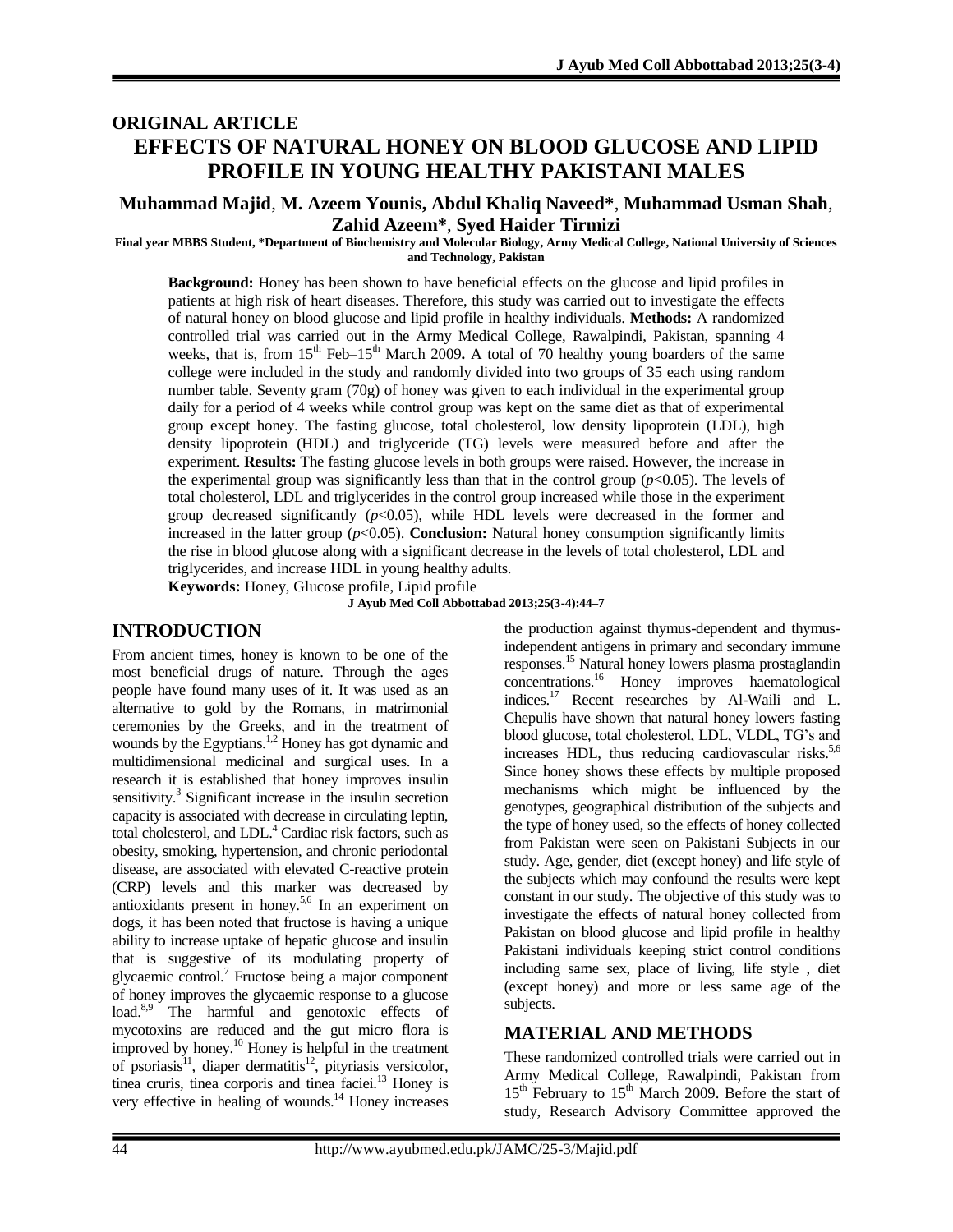research and informed written consent was taken from all subjects. The subjects of this research were newly admitted first year students of Army Medical College, Rawalpindi, Pakistan and their complete physical and clinical examination and laboratory investigations were done which is mandatory for admission to the college. Their results showed that all had normal complete blood and cardiac function. The subjects were in the same hostel on the same diets and the same daily routine. Seventy subjects were included in the study through convenient sampling and randomly divided into two groups of 35 each using random number table. Seventy grams (70 g) of honey was given daily for a period of four weeks to each individual in the experimental group dissolved in 250 ml of tap water and then ingested while control group was kept on the same diet as that of experimental group except honey. The honey was purchased from Ilyas Traders, Charsadda, Khyber Pakhtunkhwa, Pakistan. The honeybees (Apis mellifera) fed on trees of Acacia modesta. The honey was natural, unprocessed. Three subjects from experimental group and four subjects from control group dropped out because their daily routine and diet changed significantly during the course of study and some of them started taking medicines which could affect the results of our study. The fasting glucose, total cholesterol, LDL, HDL, TG levels were studied at the start of the study and then after 4 weeks. Laboratory investigations were performed using spectra 2 autoanalyzer, by Merck Company, Germany.

The results had been analyzed using SPSS-15. Quantitative variables were described as mean±standard deviation (SD). Paired sample's *t*-test was applied to compare initial and final levels of study variables within each group. Change in study variables were compared between the groups through independent sample's *t*-test. A *p*-value of  $\leq 0.05$  was taken as significant.

# **RESULTS**

Average age of the boys of experimental group was  $20.13\pm0.14$  years and of control group was  $20\pm0.15$ years. Both the groups were comparable with respect to age  $(p=0.537)$ , fasting blood glucose  $(p=0.083)$ , total cholesterol (*p*=0.060), TG (*p*=0.195), LDL (*p*=0.137) and HDL level (*p*=0.142).

In experimental group, significant decrease was observed in total cholesterol ( $p$ <0.001) and LDL level (*p*=0.001) while HDL level was increased significantly  $(p=0.005)$  while change in glucose and triglyceride were not significant. In control group, significant increase was observed in glucose (*p*<0.001), total cholesterol (*p*<0.001), triglyceride  $(p=0.009)$  and LDL  $(p=0.002)$  while insignificant decrease was observed in HDL level (*p*=0.433). (Table-1)

The changes in all the variables within four weeks between both the groups were compared. Increase in serum fasting glucose level in experimental group was significantly lower than that of control group  $(p=0.011)$ . Total cholesterol was decreased in experimental group while it was increased in the control group and this change was significantly different between both the groups  $(p<0.001)$ . The TG level was reduced in experimental group where as it increased in control group and this difference in change was significant (*p*=0.018). In LDL level decrease in experimental group and an increase in control group was observed and the change between both the groups was significantly different (*p*<0.001). The HDL level was increased in experimental and decreased in control group. Change in HDL level in experimental group was significantly different as compared to that in control group (*p*=0.013). (Table-2)

|  |                  | Table-1: Within the group comparison of initial |  |
|--|------------------|-------------------------------------------------|--|
|  | and final levels |                                                 |  |

| ани ниан куск    |                  |                                |                  |                               |  |  |  |
|------------------|------------------|--------------------------------|------------------|-------------------------------|--|--|--|
| <b>Variables</b> | Control $(n=31)$ |                                | Cases $(n=32)$   |                               |  |  |  |
| (mmol/L)         | Initial          | Final                          | Initial          | Final                         |  |  |  |
| <b>Glucose</b>   | $4.88 \pm 0.06$  | $5.27 \pm 0.06*$               | $5.03 \pm 0.06$  | $5.16 \pm 0.08$ <sup>NS</sup> |  |  |  |
| <b>Total</b>     |                  |                                |                  |                               |  |  |  |
| cholesterol      | $3.54 + 0.10$    | $3.83 + 0.13*$                 | $3.89 + 0.15$    | $3.49 \pm 0.11*$              |  |  |  |
| TG               | $0.70 + 0.04$    | $0.84 + 0.04*$                 | $0.82 + 0.09$    | $0.76 \pm 0.05$ <sup>NS</sup> |  |  |  |
| LDL              | $2.58 \pm 0.08$  | $2.81 + 0.11*$                 | $2.78 \pm 0.10$  | $2.49 \pm 0.08*$              |  |  |  |
| <b>HDL</b>       | $0.722 \pm 0.02$ | $0.706 \pm 0.02$ <sup>NS</sup> | $0.779 \pm 0.03$ | $0.823 \pm 0.03*$             |  |  |  |

Data was expressed as mean±SE \* Final level is significantly different from initial level <sup>NS</sup> Final level is insignificantly different from initial level

| $\frac{1}{2}$                 |                    |                   |                 |  |  |
|-------------------------------|--------------------|-------------------|-----------------|--|--|
| <b>Variables</b>              | <b>Control</b>     | <b>Cases</b>      |                 |  |  |
| (mmol/L)                      | $(n=31)$           | $(n=32)$          | <i>p</i> -value |  |  |
| <b>Glucose</b>                | $0.390 \pm 0.074$  | $0.122 + 0.071$   | $0.011*$        |  |  |
| <b>Total cholesterol</b>      | $0.287 + 0.052$    | $0.403 \pm 0.092$ | $< 0.001*$      |  |  |
| TG                            | $0.139 + 0.050$    | $0.062 \pm 0.060$ | $0.018*$        |  |  |
| LDL                           | $0.228 \pm 0.066$  | $0.288 + 0.075$   | $< 0.001*$      |  |  |
| HDL                           | $-0.016 \pm 0.020$ | $0.044 \pm 0.014$ | $0.013*$        |  |  |
| Data was expressed as mean+SF |                    |                   |                 |  |  |

Data was expressed as mean±SE

\*Levels are significantly different between both the groups

### **DISCUSSION**

In the present study we measured serum levels of glucose, triglycerides, total cholesterol, LDL and HDL. The levels of these substances are regulated within an optimum range by body homoeostatic mechanisms. But their levels are subject to change by various internal and external environmental factors. One of the significant factors is the dietary changes that the modern lifestyle has brought along with it in the form of fast foods. The changes in the levels of these substances make the human body prone to various clinical disorders. Glucose is a monosaccharide, the immediate source of energy for human body and its level is increased in Diabetes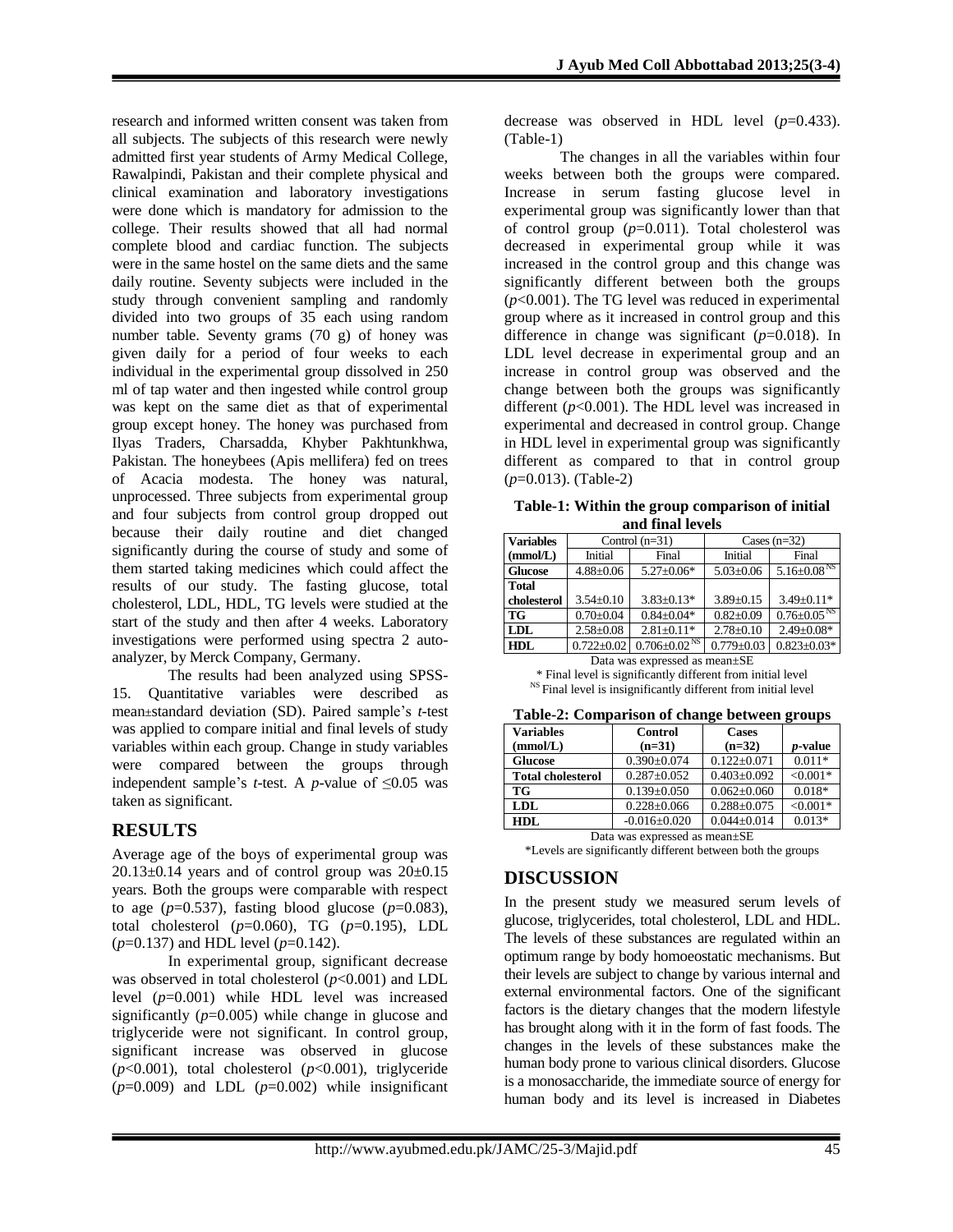Mellitus. In the past cholesterol had been portrayed by some a poison but it has dichotomy of good (HDL) and bad (LDL) and is essential for the synthesis of bile acid and some of steroid hormones.<sup>18</sup> Triglycerides are major component of VLDL and plays key role in metabolism as energy source and in fat transport but its role in cardiac risk factor is also reported. 5,6 LDL is also involved in transportation of cholesterol to different body tissues where only small amount is used and rest of other is free. <sup>19</sup> Thus, LDL plays a part in the development of cardiac complications. Elevated level of native LDL is not associated with cardiac risk rather oxidized LDL is involved in the formation of atherosclerotic plaque.<sup>20</sup> HDL is a good cholesterol, reservoir of apolipo-proteins, take up the unesterified cholesterol both from other lipoprotein particles and from cell membranes and then esterify it and takes it to liver, thus helping in reverse cholesterol transport.<sup>19</sup> Elevated levels of HDL decreases cardiovascular risk factors.<sup>5</sup> In our study, the effects of honey on the plasma levels of these various bio-molecules have been recorded. Glucose levels in both groups were raised. However, increase in the fasting glucose levels of the experimental group was significantly less than those in the control group. Levels of total cholesterol, LDL and triglycerides in the control group increased while those in the experiment group decreased significantly. HDL level was increased in experimental group where as it decreased slightly in control group and this difference was significant. This substantiates the work done by other researchers. 5,6,21 Honey alters the plasma levels of these substances by various biochemical mechanisms. Honey has been shown to decrease blood glucose level. Honey has got stimulatory effect on the secretion of insulin and also improves insulin sensitivity<sup>3</sup>, thereby reducing glucose level. Honey produces hydrogen peroxide which has insulin like effects. <sup>21</sup> Honey has nitric oxide (NO) metabolites and probably stimulates NO synthase and so increases NO production.<sup>22</sup> Nitric oxide is stimulatory to the release of insulin. <sup>23</sup> It has been found that honey decreases the plasma and urinary levels of some prostaglandins like PGE2, PGF2 and TXB2.<sup>16,22</sup> Prostaglandins are inhibitory to insulin secretion.<sup>24</sup> Zinc and Copper are normal constituents of honey. So administration of honey increases serum zinc and copper levels which play significant role in the metabolism of insulin and glucose. 17,25 Fructose in the honey may decrease the hyper glycaemic response of glucose content of honey. 5 It has been found that low dose fructose administered with glucose decreased the glycaemic response to a glucose load in healthy individuals and type 2 diabetic patients.<sup>8,9</sup> It was proposed that fructose acted possibly by stimulating glucokinase translocation. 9 So honey might stimulate glucokinase to take up the glucose into the liver.<sup>5</sup> Honey decreased TGs, total cholesterol and LDL. As discussed

earlier honey stimulates insulin release. Insulin is stimulatory to lipoprotein lipase which cause breakdown of triglycerides present in plasma lipoproteins to free fatty acids and glycerol, which are transported to peculiar sites and get metabolized. <sup>19</sup> Administration of large amounts of fructose increases TGs, total cholesterol and LDL. 26–28 Administration of low dose fructose along with glucose causes the opposite effect; they decreased TG, total cholesterol and LDL. 27,28 The same effect has been achieved with honey. It has also been found that fructose in smaller concentrations decrease hepatic cholesterol synthesis by decreasing the activity of hepatic 3-hydroxy-3-methylglutarylcoenzyme A (HMG-CoA) reductase. <sup>29</sup> Niacin is a normal constituent of honey although present in lesser amount. Lipolysis in adipose tissue results primarily in increase level of circulating free fatty acids in blood which are taken up by liver and used in TGs synthesis.<sup>19</sup> Niacin strongly inhibits this lipolysis in adipose tissue which results in decrease in hepatic TGs synthesis and thus TGs plasma levels. <sup>19</sup> TGs synthesis is required for VLDL synthesis and LDL is derived from VLDL in blood plasma. <sup>19</sup> So Niacin decreases plasma TGs, total cholesterol and LDL. Honey might mediate a part of its lowering effect on TGs, total cholesterol and LDL through niacin. As mentioned earlier oxidized LDL is responsible for atherosclerotic plaque formation. Honey decreases oxidized LDL due to presence of antioxidants in honey like ascorbic acid, pyridoxine, pantothenic acid, riboflavin and Thiamine. In the present research increase in HDL in experimental group is significant as compared to the decrease in control group**.** As discussed earlier, HDL gets cholesterol from cell membranes and other lipoproteins like LDL and transports it to the liver. We have also seen that honey decreases LDL levels. So, less HDL is used up in transporting cholesterol from LDL to liver because of decreased LDL. Like this less LDL is used up in its physiologic process, so HDL levels rises. So honey increase HDL levels indirectly by decreasing LDL, this needs further experimentation. Foods with high glycaemic index have been associated with decreased HDL levels. <sup>30</sup> So Honey being a low glycaemic index food increases HDL.<sup>5</sup> Increase in HDL levels has been associated with weight loss and nicotinic acid.<sup>31</sup> Honey reduces weight and so increases HDL levels. <sup>5</sup> Nicotinic acid (niacin) present in honey although in lesser amounts might increases HDL levels.

# **CONCLUSION**

Consumption of honey for a period of 4 weeks is effective in reducing glucose, TG's, total cholesterol, LDL and increasing HDL in young healthy adults. Therefore, healthy individuals should include honey in their diet to improve their glucose and lipid profile, and to prevent acquiring diseases in which the levels of